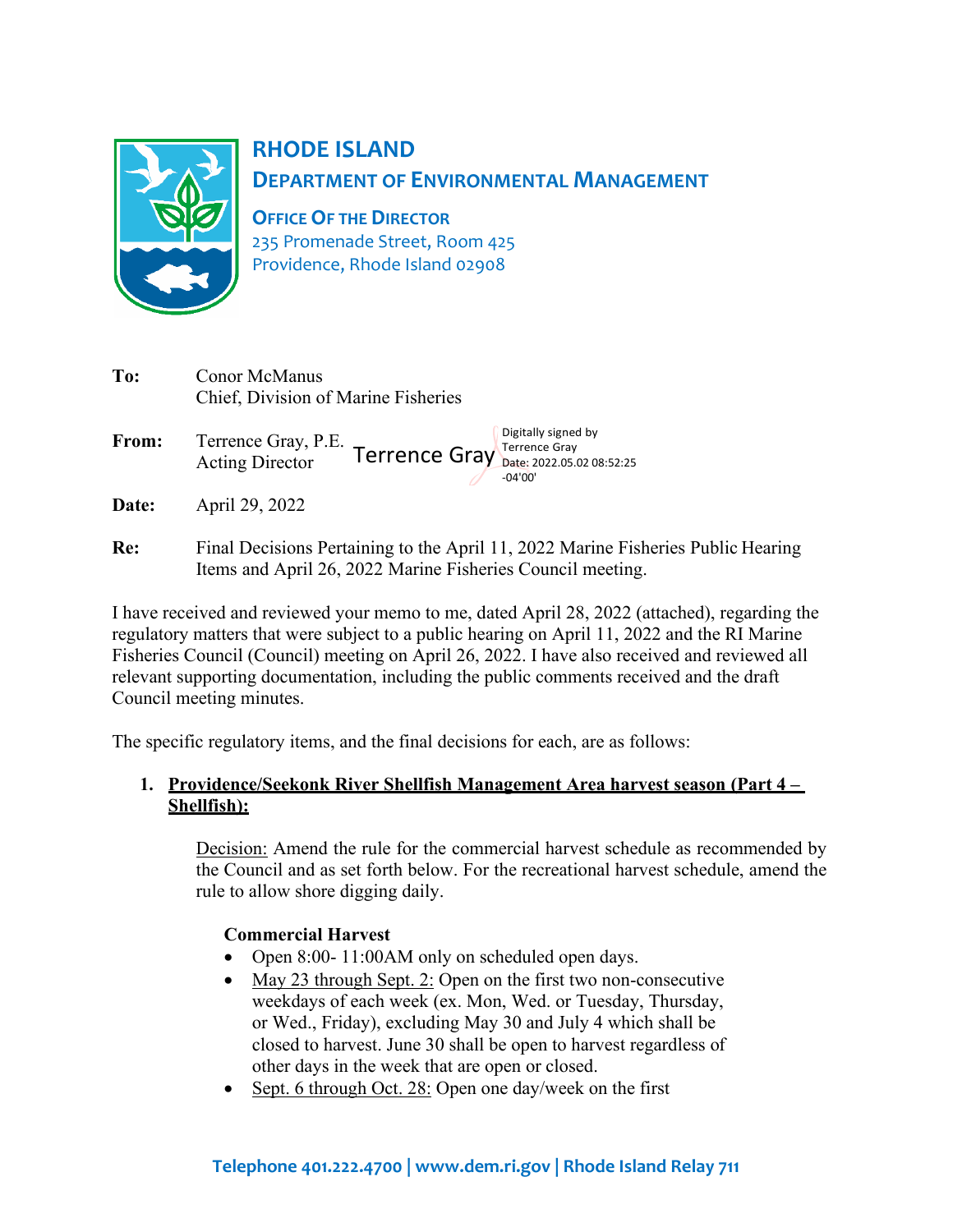available weekday, excluding Oct. 10 (holiday/closed).

• Dec. 12 through Dec. 30: Open one day a week first available weekday for a maximum of 3 open days.

# **Recreational Harvest**

• Recreational shore digging: Open daily.

The Division of Law Enforcement brought forth two concerns regarding this proposal – one pertaining to the challenge of scheduling patrols to enforce a commercial harvest schedule that varies from week-to-week during the May 23 – September 2 period; the other pertaining to the added challenge of enforcing such a variable schedule for the recreational fishery during the same period.

With regard to commercial harvest, I recognize there is inherent variability associated with the schedule due to rainfall closures, and further recognize that the area is predicted to be open for approximately 20 days during this period due to rainfall closures. These factors serve as the basis for my decision to adopt the variable schedule for commercial harvest, as proposed by the SAP and recommended by the Council. I have asked the Division of Law Enforcement to report to me and the Council, following the conclusion of the season, to assess performance, compliance, and enforcement issues; these insights will be important to help guide and inform the scheduling of the area for next year.

With regard to recreational harvest, I find it too challenging for DEM to enforce a variable schedule for a sector that is not licensed and is unlikely, as a whole, to be able to follow and comply with an ever-changing schedule that mixes rainfall closures with the first two non-consecutive weekday openings. The Department's ability to communicate changes in the schedule is largely limited to the shellfish hotline. That has proven effective for communicating with licensed commercial harvesters, but there is good reason to doubt its effectiveness for communicating with unlicensed recreational harvesters. Moreover, shore digging by recreational harvesters in other shellfish management areas is open daily. Thus, to maintain consistency and ease enforcement concerns, I support the Division of Enforcement's recommendation to decouple the two schedules by establishing a recreational shore digging schedule for the Providence/Seekonk River Shellfish Management Area that mirrors that of other areas.

### **2. Part 2 - Commercial Marine Fishing Licenses, Landing Permits, and Party and Charter Licenses:**

Decision: Amend the rule, as recommended by the Division and Council, which reorganizes and streamlines the commercial license regulations consistent with the new commercial licensing statute that takes effect on July 1, 2022.

#### **3. 2022 Research Pilot Aggregate Program Participation:**

Decision: As recommended by the Division and Council, file a Direct Final Rule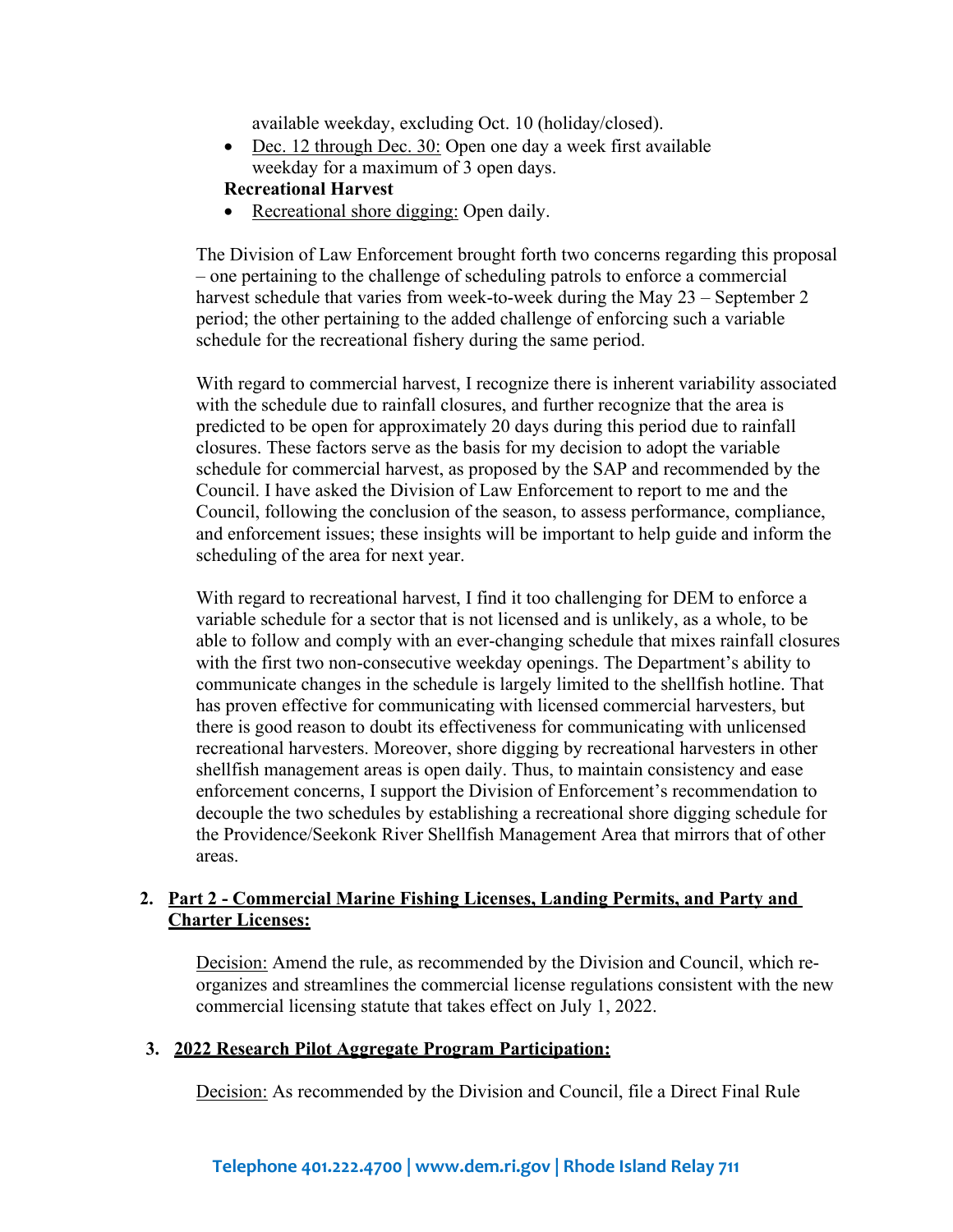Amendment that would increase the maximum number of available permits for participation in the 2022 Research Pilot Aggregate Program from 54 to 59.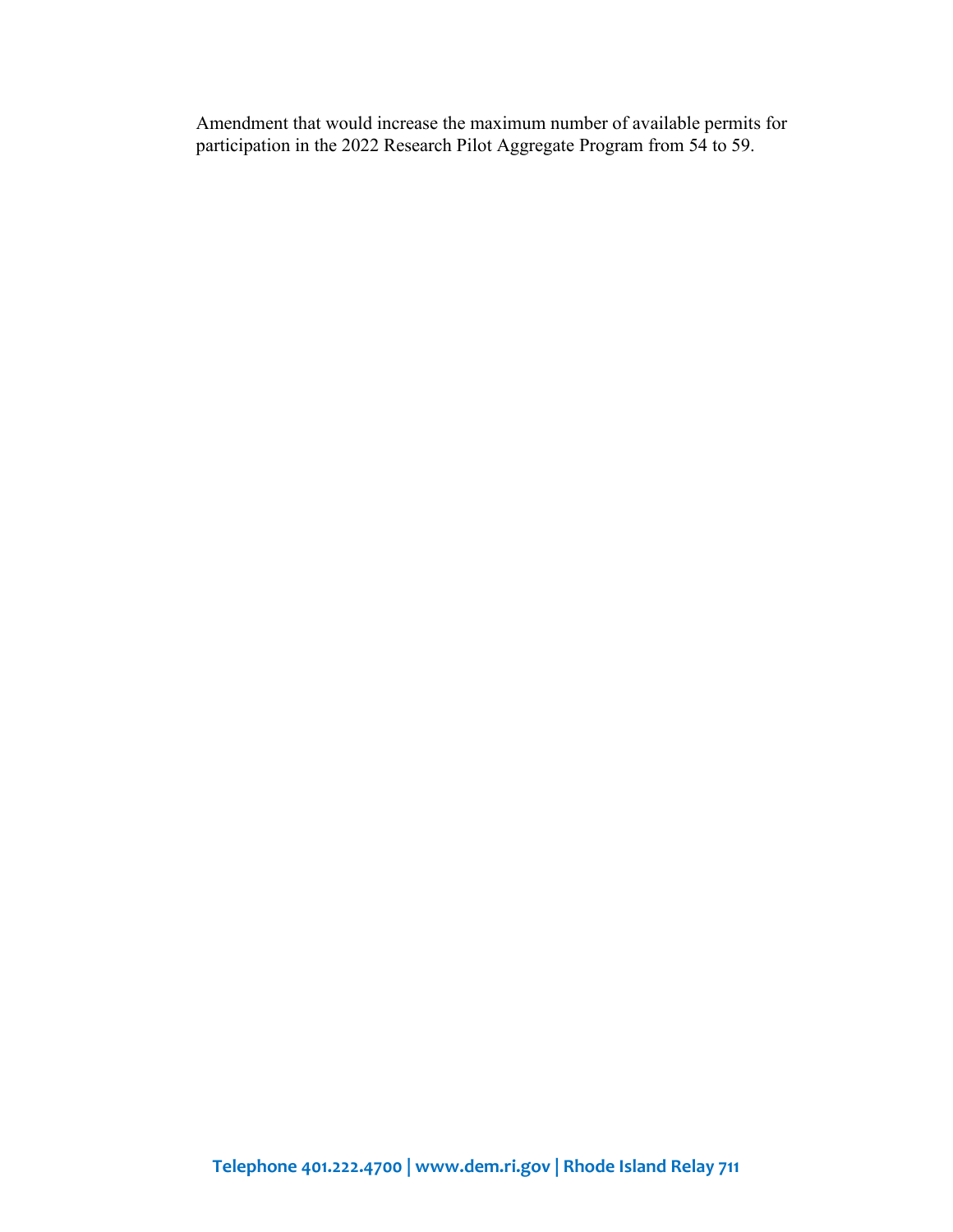

**RHODE ISLAND DEPARTMENT OF ENVIRONMENTAL MANAGEMENT DIVISION OF MARINE FISHERIES** 3 Fort Wetherill Road Jamestown, Rhode Island 02835

# INTER-OFFICE MEMO

| To: | Terrence Gray, P.E., Acting Director |
|-----|--------------------------------------|
|-----|--------------------------------------|

From: Conor McManus, Chief

Date: April 28, 2022

Subject: Decisions regarding proposed and prospective regulation amendments that were subject of a public hearing held on April  $11^{th}$ , 2022, and a RI Marine Fisheries Council (RIMFC) meeting on April  $26<sup>th</sup>$ .

 $MCM$ 

The public hearing folder contains all the necessary documentation related to this hearing, including the proposed rules that were publicly noticed and the comments received. Below is a summary of the proposed amendments:

## **1. Providence/Seekonk River Shellfish Management Area harvest season (Part 4 – Shellfish):**

- Background: The Lower Providence River was re-classified by the OWR in 2021 to conditionally approved. In response to this change, a harvest schedule was adopted in rule for 2021, which is now expired. The Council's Shellfish Advisory Panel (SAP) met on April 7 and April 20, 2022, and recommended a 2022 harvest schedule as follows:
	- o Open 8:00- 11:00AM only on scheduled open days.
	- o May 23 through Sept. 2: Open on the first two non-consecutive weekdays of each week (ex. Mon, Wed. or Tuesday, Thursday, or Wed., Friday).
	- o June 30: Open.
	- o May 30 and July 4: Closed.
	- o Sept. 6 through Oct. 28: Open one day/week on the first available weekday, excluding Oct. 10 (holiday/closed).
	- o Dec. 12 through Dec. 30: Open one day a week first available weekday for a maximum of 3 open days.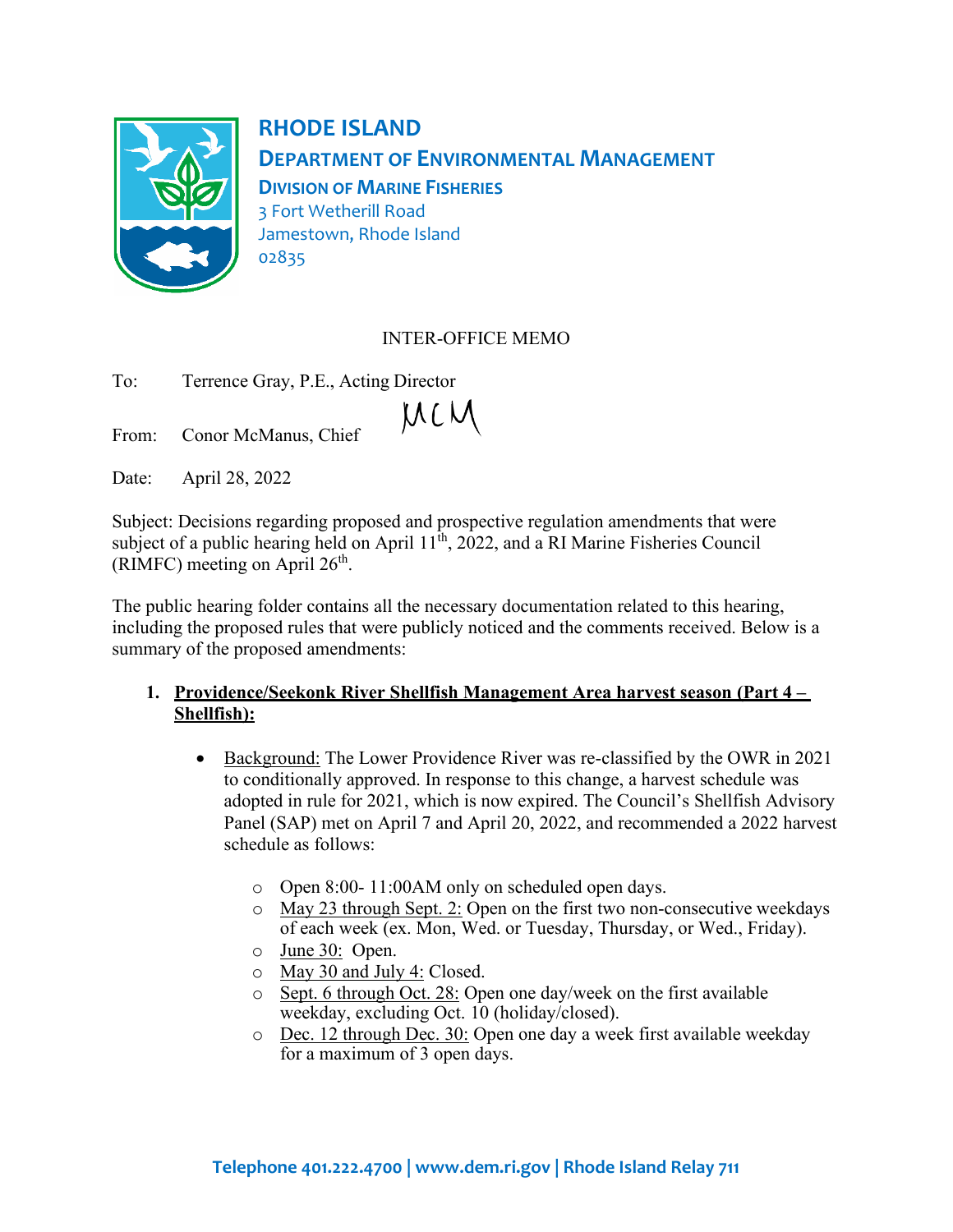- o Recreational shoredigging: Open at the one peck/person/day from sunrise until sunset on scheduled open days.
- Public comment: N/A; amendments to Shellfish Management Area harvest schedules are exempt from the requirements of the Administrative Procedures Act pursuant to R.I. Gen. Laws § 20-3-4.
- RIMFC: 5-0 in support of the SAP recommended schedule, with a modification to amend the non-resident recreational possession limit to one half  $(\frac{1}{2})$  peck per person per day consistent with possession limits for all other management areas.
- Division of Law Enforcement: At the Council meeting, DLE expressed concerns regarding the proposed harvest schedule with open days not clearly established in rule, as this additional complexity of weekly changes on top of rain closures will make it challenging to enforce from week to week. DLE also expressed concern that such a schedule applied to recreational harvest would be extremely difficult for the recreational harvest community to follow, potentially resulting in significant non-compliance and complaints received.
- Marine Fisheries: The Council recommended schedule provides for a total of approximately 41 potential open days for 2022. Based on historical rain events in Greenwich Bay with similar rain triggers for closures, the underlying assumption is that half of the days in the Providence River will be closed, resulting in approximately 20 days of fishing. The Division proposed to the SAP a schedule of 30 days (with a target of 15 days being open) based on simulating Providence River catch from 2021 and in the context of their estimated maximum sustainable yield. A target opening of 20 days was the upper limit on the uncertainty around the estimated 15 days. While this proposal is technically within the bounds of the uncertainty of the 15 says estimated, 20 days would be considered a risk tolerant management approach by the Division. Further, it is unclear how the rolling date complexity proposed by the Council violates the assumptions of 50% closure days based on Greenwich Bay, given that management plan is a fixed schedule.

# **2. Part 2 - Commercial Marine Fishing Licenses, Landing Permits, and Party and Charter Licenses:**

- Background: Amendments are proposed to re-organize the rule for improved organization and clarity, and to namely changes to types of licenses and endorsements, and fees. The amended law goes into effect on July 1, 2022.
- Public comment: No comments received.
- RIMFC: 5-0 in support of adopting the amendments as proposed.
- Marine Fisheries: Support to adopt the amendments as proposed.

# **3. 2022 Research Pilot Aggregate Program Participation:**

• Background: Amendments to this rule were recently filed (effective April 13, 2022) which increased the number of eligible participants in the program from 36 to 54, with the program continuing for one additional year. A total of 55 applications were received during the application period for participation in the